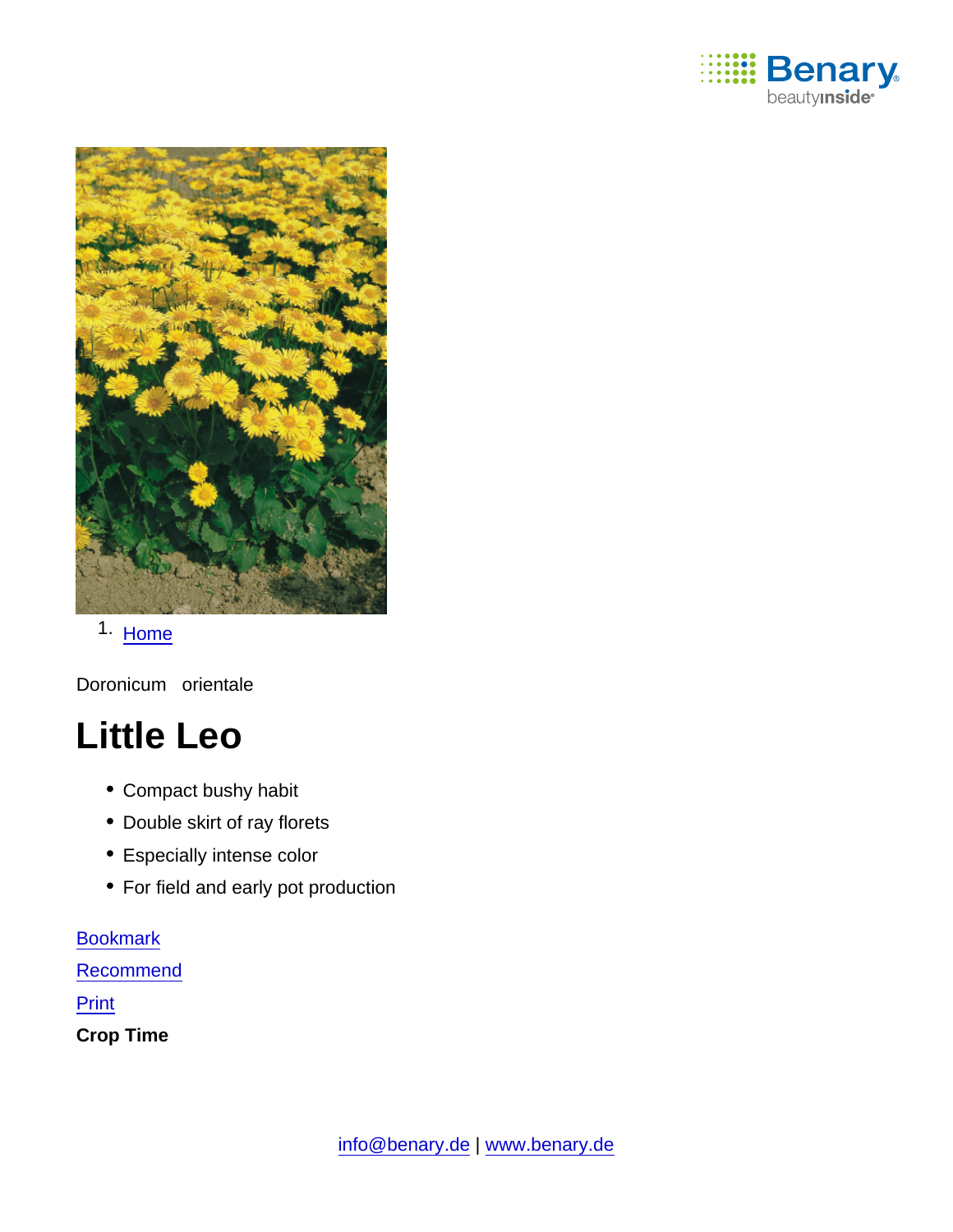

Spring: 10 - 12 months

Height

14 ? / 35 cm

Exposure

Sun - Partial shade

Seed Form

Raw Seed

Heat Zone

12 - 5

Hardiness Zone

 $4 - 7$ 

Best Uses Bedding, Landscape

# Culture guide

# Usage

Flowering pots, perennial beds

# Sow time

7 for flower naturally in 4-5 or force for earlier flowering pot sales.

Sowing method

1-2 seeds per plug

**Germination**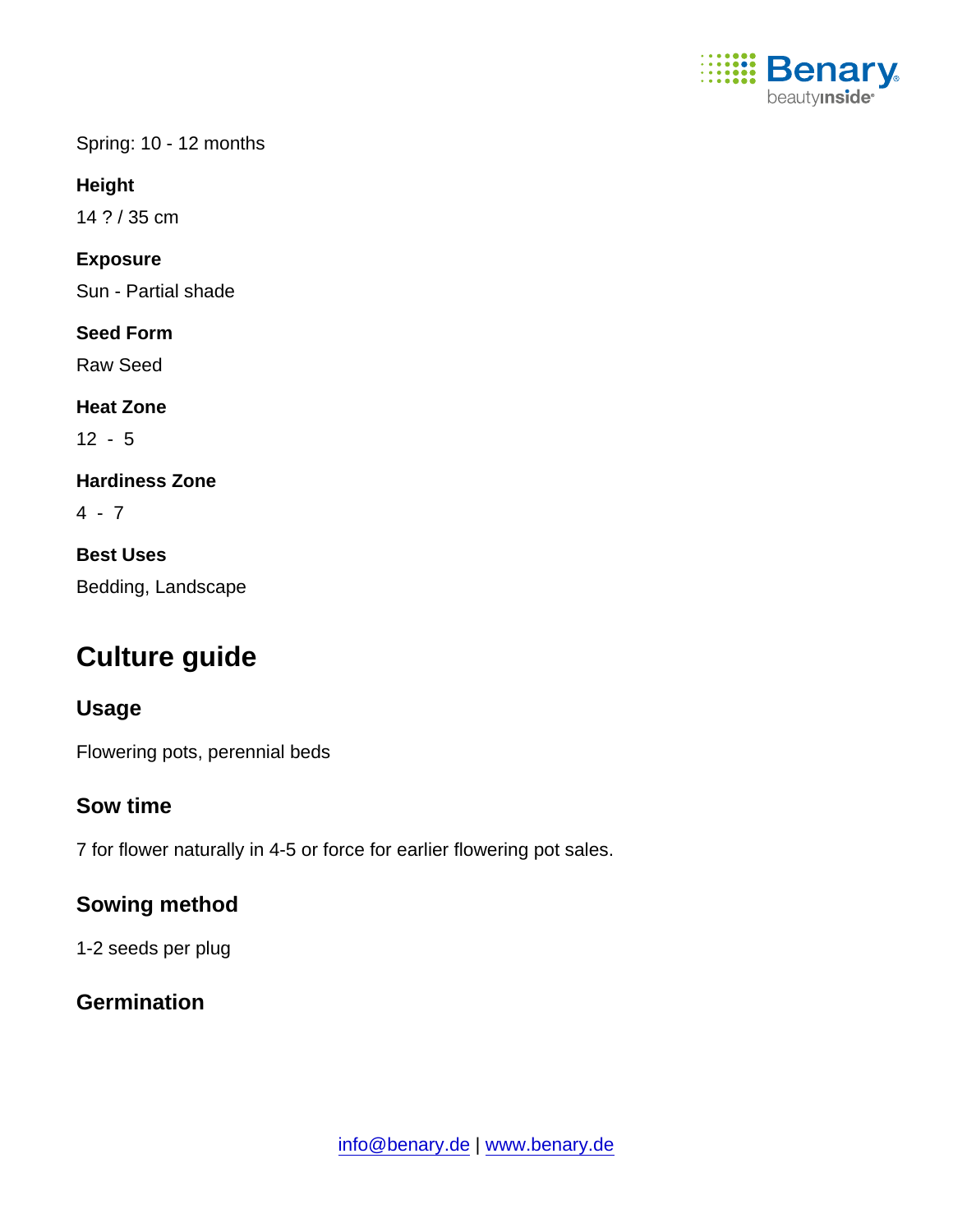

14-21 days at temperatures of 68-72  $\degree$ F (20-22  $\degree$ C).

Stage II (4 weeks) at 70-72 °F (19-21 °C). Stage III & IV (3 weeks) at 65-68 °F (18-19 °C). Feed 100 ppm nitrogen weekly as needed.

#### Growing on

Transplant plugs after 10 weeks to larger plug or small pot. Once established, vernalize for 8-10 weeks.

# Media

Use a well-drained, growing perennial substrate with 0-15 % clay, 0-15 % organic parts (e.g. bark, wood fibres), 1-1, 5 kg/m<sup>3</sup> complete balanced fertilizer, 2-3 kg/m<sup>3</sup> slow release fertilizer (3-9 months), iron-chelate, micronutrients, pH: 6.0-6.5. Field: sandy, loamy soils. Standard fertilization: 50-60 g/m² slow release fertilizer.

# **Temperature**

Grow at 10-12 °C or outdoors. In winter indoors frost free at 3-5 °C or outdoors. Outdoor fleece cover needed. Plants kept through the winter start to grow mid December for 6-8 weeks at 5 °C in greenhouse and later the temperature can be slowly to 8-10 °C. This treatment can hinder the stretching of the flower stems is inhibited. After a frost free wintering the plants can be cultivated at temperature of 8-10°C immediately. Warm temperatures of 15-18 °C will decrease the cultivation time (7-8 weeks in total).

# **Fertilization**

Moderate-high fertilization levels are required. Fertilize the crop weekly with 130-150 ppm nitrogen (at 3 kg/m<sup>3</sup> slow release fertilizer in substrate), using alternate a calcium nitrate fertilizer and a potassium balanced fertilizer (N: K?O-ratio: 1:1,5). Avoid high ammonium and high nitrogen levels. Don't fertilize after mid September. In spring fertilize 130-150 ppm nitrogen of a complete balanced fertilizer. Prevent magnesium deficiency by applying magnesium sulphate (0,05 %) 1-2 times and in case of iron deficiency (above pH 6.0) apply iron-chelate for 1-2 times.